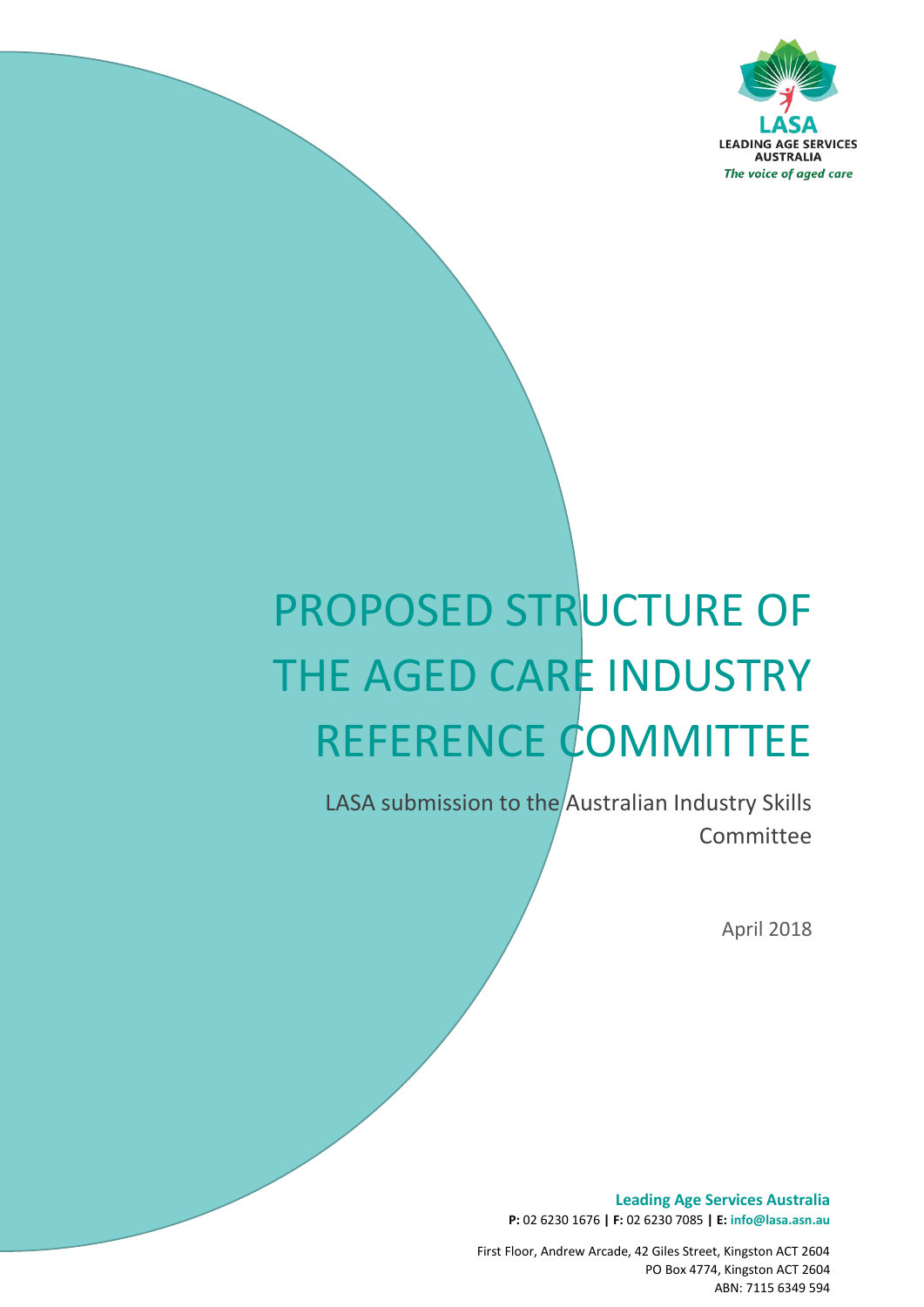04 April 2018

Australian Industry Skills Committee

Via online portal

### **Re: proposed structure of the Aged Care Industry Reference Committee**

Leading Age Services Australia (LASA) is the national peak body representing and supporting providers of age services across residential care, home care and retirement living. LASA understands that it is a member of the Aged Care Industry Reference Committee (ACIRC), however, we are awaiting confirmation from the Aged Care Workforce Strategy Taskforce.

### **Does the proposed structure reflect the aged care sector?**

LASA believes that the ACIRC's member composition should reflect the future aged care workforce which will deliver aged care with a wellness and re-ablement focus. This future workforce will be multidisciplinary and will include diverse skills to support consumers' quality of life through positive ageing, wellness, mental health care and palliative care. LASA believes that the composition of the ACIRC should reflect this workforce of the future.

LASA considers that the proposed ACIRC membership includes too many members without operational experience. LASA proposes that a large majority of ACIRC members should have a good understanding of the operational practicalities of delivering aged care services to older people. Further, ACIRC members should understand the new models of care that are being implemented in aged care under a consumer directed care approach.

### **Should particular representative types be removed or are there others that should be added?**

LASA considers that the size of the proposed ACIRC with 17 members may be too large to work effectively. LASA does not agree with the ACIRC including multiple health care related bodies and proposes that these may offer an opportunity to reduce the number of members.

LASA evaluates the ACIRC's composition of its membership as following: